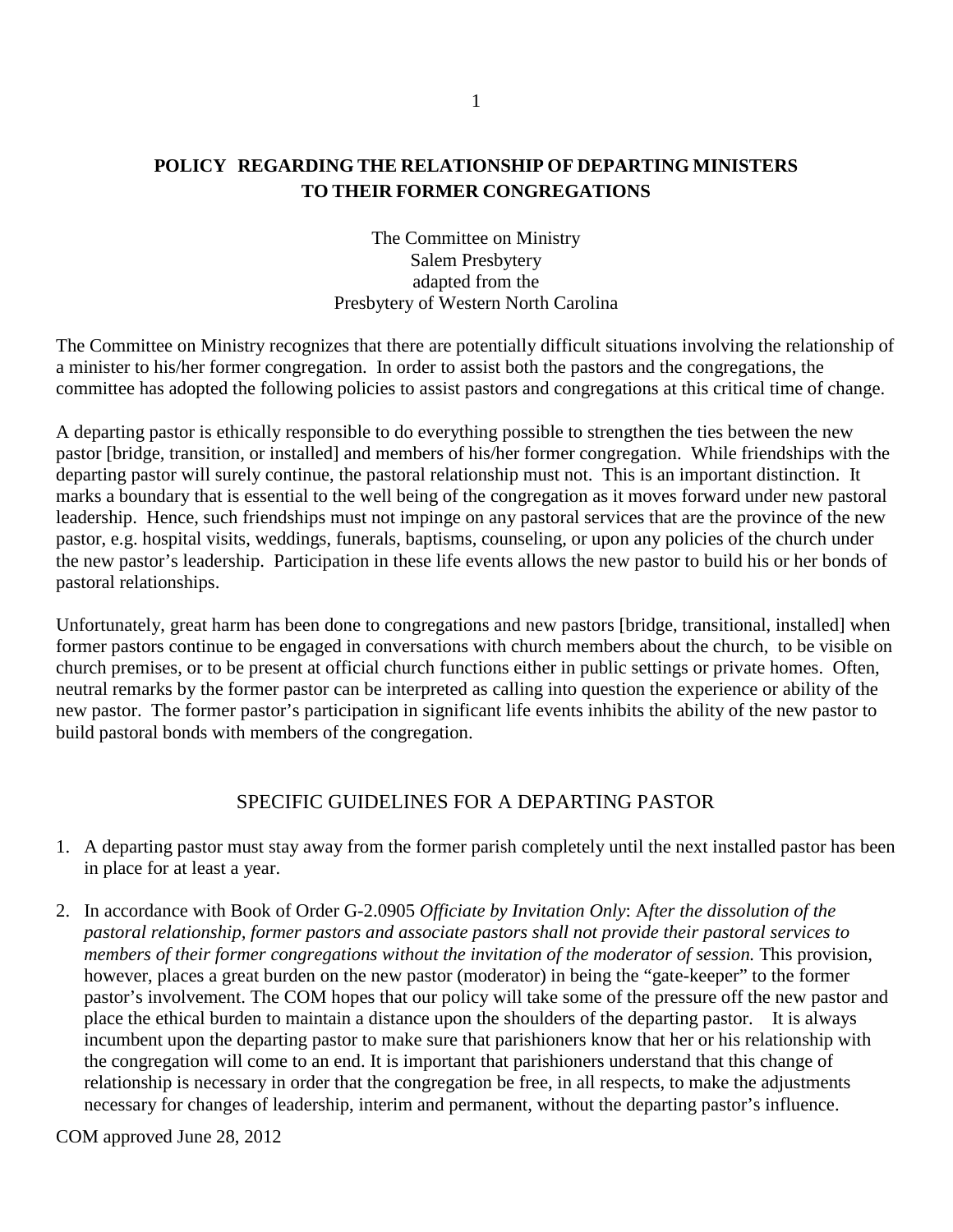- 3. While it is preferred that the spouse and other family members leave the church with the departing pastor, there may be circumstances which allow exceptions and lead to the family remaining as participants in the congregation formerly led by the departing pastor. Some examples of this are the presence of only one Presbyterian church in the community where the family continues to live, the spouse remaining in place for some event to resolve (end of school year, career decisions, selling house, etc), the spouse being the injured party in the removal of the pastor, and other less than ordinary situations (e.g. situations in which the spouse of the pastor remains as an employee of the church after the retirement or departure of the pastor – a very complex issue which usually requires outside intervention to resolve. Refer to "Salem Advisory Guidelines on Dual Relationships") As outlined in other sections of this document with regard to pastoral contacts, the family will endeavor to be circumspect with regard to the naturally occurring changes. The Committee on Ministry will keep informed on the well-being of the church. In the event there are problems caused by either the departing pastor through the family or the family members themselves, COM will step in to resolve the issues.
- 4. It is not ordinarily appropriate to continue contact on any social media. This will involve un-friending/ hiding people on Facebook, not following on Twitter and/or deleting contacts. For example, automatic birthday wishes should cease, as things like this remind individuals about the wonderful pastor that left and their pastoral relationship. It will require extreme discipline to resist even the most innocent interactions.
- 5. When former pastors live in the same community -- either following retirement or in the case of a change of vocation/calling -- the potential for tension is greatly increased. The constant presence can unintentionally be a misleading reminder of a pastoral relationship that no longer exists. It increases the temptation to live in the past, or to bring issues and complaints to the former pastor. Therefore, special guidelines need to be established.
	- A. The former pastor living in the same community as the church should decline pastoral leadership in any funerals, baptisms, counseling, weddings, etc., of his/her former parish. While this will be difficult, the departing pastor performs a much-needed pastoral service by encouraging and enabling church members to establish a pastoral bond with the new pastor through these life transitions. By declining such invitations firmly the former pastor clarifies that he/she is no longer that person's pastor and gives that person the opportunity to accept the pastoral care of the new pastor. Remember that if participation in official services is extended to some, it will be hurtful to those whose requests are refused.
	- B. There will be no visitation or contact with congregational members which could be interpreted in any way as pastoral. Any such visit "as a friend" should follow, not precede the visitation of the new pastor.
	- C. It is strongly recommended that the former pastor and his/her family become active in the work and worship of another congregation. Remaining in the same congregation can lead to tensions and difficulties which no one intends, but which nevertheless cannot be avoided. If there are no options for other church membership and participation, COM should be consulted.
	- D. It is permissible to accept an invitation from the new installed pastor to participate and /or assist in some special event or program in the former parish after the new pastor has been present for at least one year.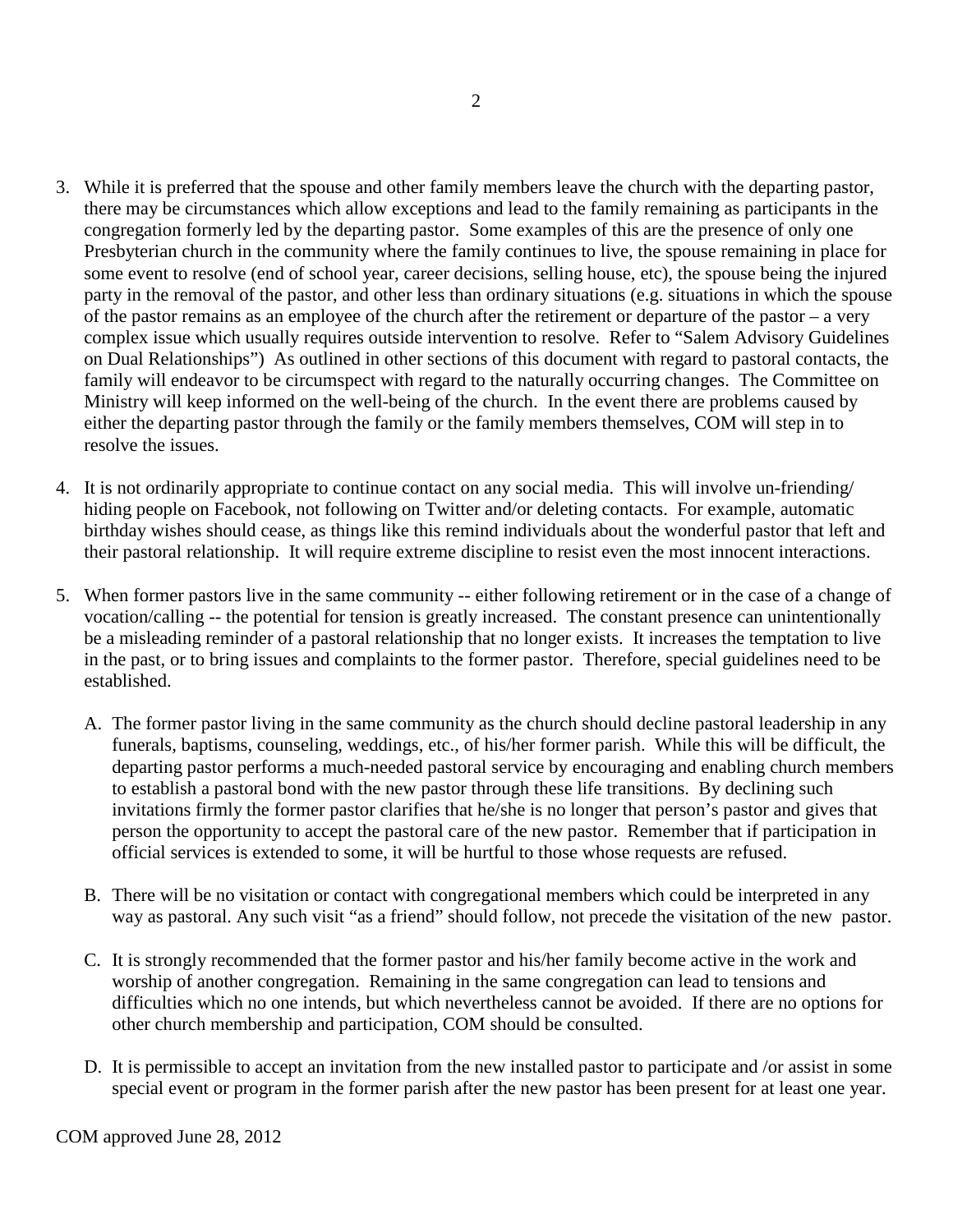- E. When the previous pastor happens to encounter former parishioners, his/her response should indicate that although church members and the church continue to be prayed for, it is not appropriate to talk about things happening in the church. They must be reminded that they have a new pastor and that their previous pastor no longer serves in that role.
- 6. Representatives of the Committee on Ministry shall review this policy statement with both the pastor who is leaving/retiring and with the Session prior to the pastor leaving. The departing pastor, session and all program and support staff will be asked to sign the covenant which should be shared with the congregation. A pastoral letter written by the Clerk of the Session regarding this policy and a copy of the covenant should be shared with the congregation at the time of the departing pastors leaving and the new pastor's arrival.

# **A COVENANT FOR OUR FUTURE**

*An Understanding About the Future Relationship Between the Church and the Departing Pastor*

The intention of this covenant is to act as a reminder of the importance of the relationship between pastor and congregation. To ensure a healthy transition from the current called pastor to a bridge pastor, a transitional pastor, and then to the new installed pastor, the congregation and departing pastor must exercise great selfrestraint in order to allow time for the congregation to reflect on past ministry, dream about future ministries and allow for a relationship with future pastors to flourish. How pastors and congregations say "Goodbye" is just as important as how they say "Hello" and "Welcome." So we all - pastors, congregational leaders and members - need to model for one another healthy boundaries as our roles and responsibilities change. To effectively and graciously maintain such boundaries requires clarity and positive support of one another.

A departing pastor is ethically responsible to do everything possible to strengthen the ties between the new pastor and members of his/her former congregation. There are complexities that can and will influence the nature of this particular pastoral transition.

The purpose of this covenant is to be forthright in our commitment to create space for all involved to grieve, reflect and dream. It affirms agreement with Salem Presbytery's Policy Regarding the Relationship of Ministers to Their Former Congregations.

## **WITH A POSTURE OF GRACE, UNDERSTANDING AND TRUSTING IN THE GUIDANCE OF THE HOLY SPIRIT . . .**

*We all covenant to . . .* 

- Hold one another in prayer.
- Refrain from all intentional interaction online or in person during the transitional period and until at least one year after the installation of a new installed pastor, including online commenting, texting, phone calls, etc.
- Eliminate all social media connections and contacts that maintain a formal pastoral relationship that has been dissolved. Any social media contacts relating to normal friendships should be exercised with extreme caution not to violate any boundaries regarding discussion of the church and new pastor.

COM approved June 28, 2012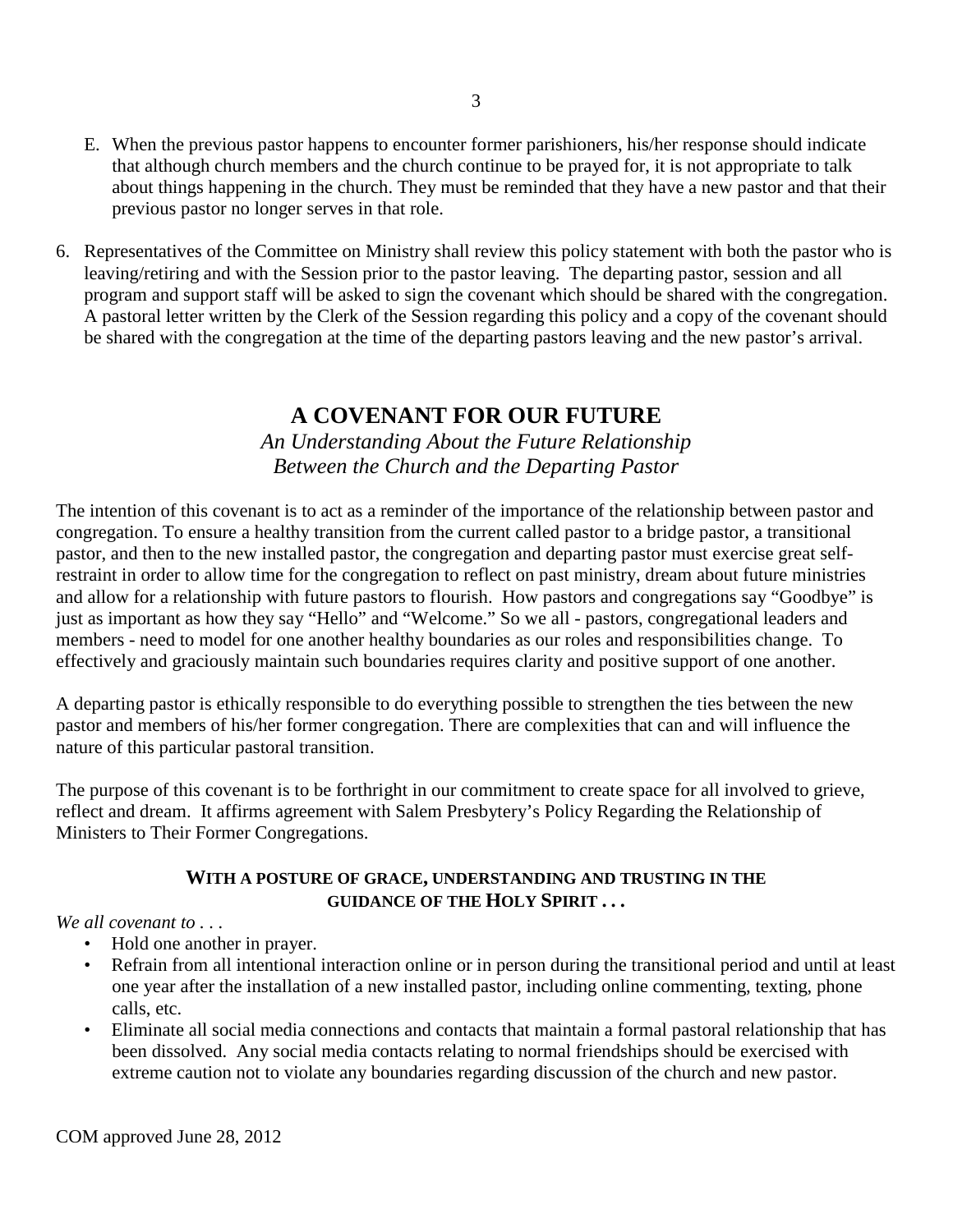#### *The Session covenants to . . .*

- Pray for the emotional and spiritual well-being of the departing pastor as they accept a new Call.
- No longer approach the departing pastor or the departing pastor's family regarding issues of pastoral care, congregational life or future pastoral leadership.
- Welcome and embrace new pastoral leadership and joyfully engage in a process of discerning God's calling for their future
- Allow those in the congregation who are feeling a sense of loss to have adequate time to grieve the end of the departing pastor's time with the church.
- .• Emphasize this commitment with members of the congregation.

#### *The Departing Pastor covenants to . . .*

- Pray for the emotional and spiritual well-being of the congregation as individuals and as the gathered community.
- Allow time to grieve the end of a pastoral and congregational relationship.
- Seek out a new worshiping home and fully participate in the life of the larger church.
- Bear the primary responsibility for maintaining healthy boundaries, refraining from and discouraging any interactions regarding issues of pastoral care, congregational life or future pastoral leadership.

## Social Media Challenge

Obviously, as churches go through these social media enriched transitions, each person will need to decide how much he/she needs to be cut off from "exposure" to the activities of the departing pastor or the congregation. For some, this will require unfriending/hiding people on Facebook, "unfollowing" on Twitter and/or deleting contacts, but for most it will simply require extreme discipline to resist even the most innocent of interactions. We must not underestimate the power of the relationship between pastor and congregation. Time must be given for the relationship of the departing minister to lie fallow to allow the development of a relationship with the new pastor. This tension has always existed for random face-to-face interactions after a pastor leaves; social media has only heightened the frequency that these interactions might take place. The "line" over which we must not cross when it comes to pastoral transitions is wide and gray thanks to the expansive nature of social media.

#### *Consequently, the departing pastor agrees to*:

- 1. Communicate to the entire congregation, friends of the church, and staff so it is clear that although the departing pastor has greatly valued their friendships, the pastor desires and has covenanted to not be in communication regarding the congregation, its life, any pastoral care or discussion of future leadership, congregational issues or events. After departing a congregation, no conversations with former members should involve discussion/evaluation of the church, its status, or the new pastor.
- 2. Remove himself/herself from communication lists, groups, etc., on e-mail, Google, Yahoo, Facebook, Twitter and other sharing platforms. Delete any groups or lists that involve congregational members in their news and updated streams. Have access removed from all congregational social media platforms.